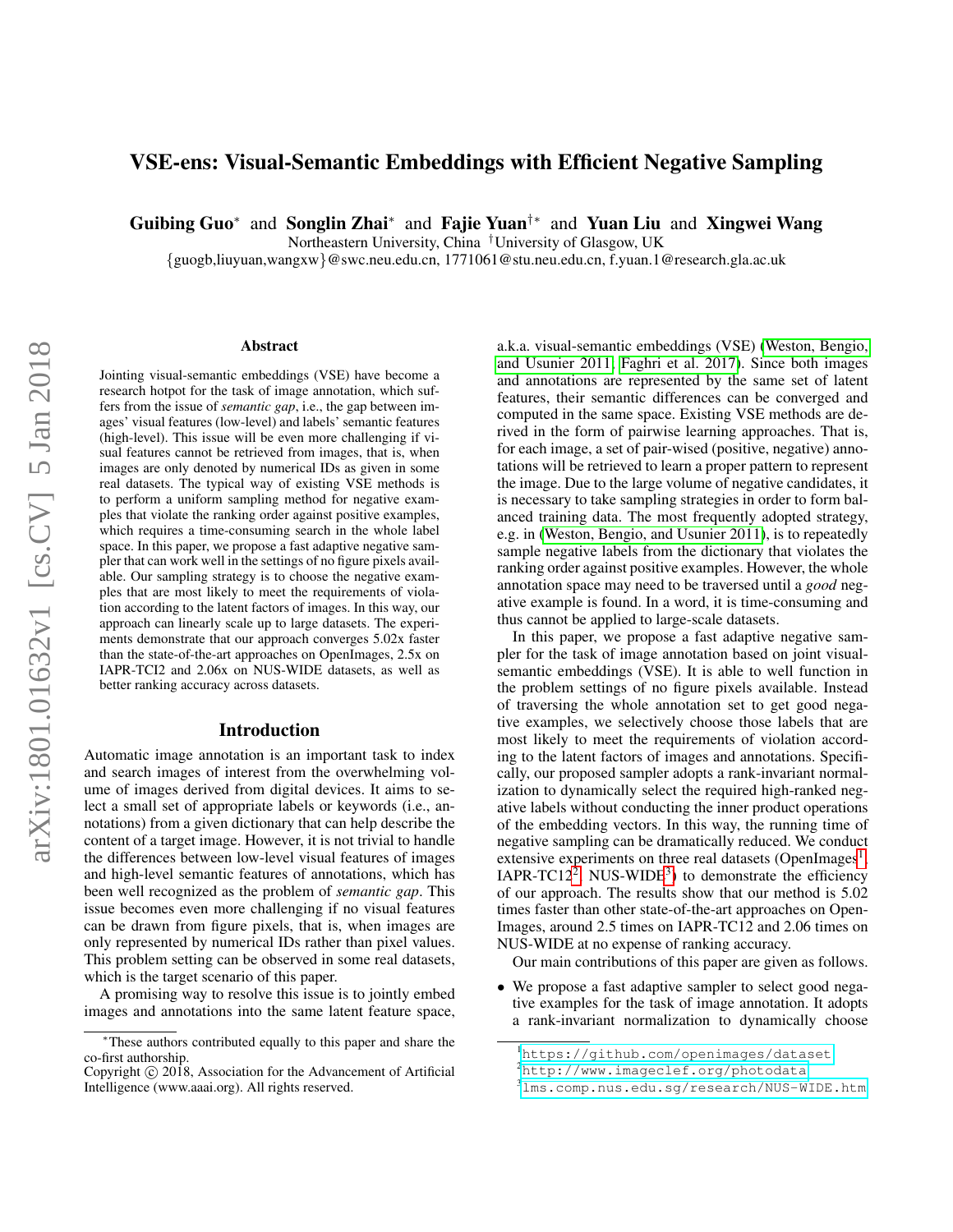highly ranked negative labels, whereby the time complexity can be greatly reduced.

- We provide the corresponding proof to show that the proposed sampling is theoretically equivalent with the inner product based negative sampling, and thus ensure comparable and even better performance in ranking accuracy.
- We conduct a series of experiments on three real imageannotation datasets. The results further confirm that our approach performs much faster than other counterparts in terms of both training time and ranking accuracy.

### **Preliminary**

In what follows, we first introduce the visual-semantic embeddings. Then we summarize the typical negative sampling algorithm used in WARP [\(Weston, Bengio, and Usunier](#page-7-0) [2011\)](#page-7-0) and point out its inefficiency issue.

#### Visual-Semantic Embedding

Following WARP, we start with a representation of images  $i \in \mathbb{R}^d$  and a representation of annotations  $a \in A$  =  ${a_1, a_2, ..., a_m}$  to indicate an annotation of a dictionary. Let  $C = \{(i_m, a_m)\}_{m=1}^M$  denote a training set of imageannotation pairs. We refer to  $(i_m, a_p)$  as positive pairs while  $(i_m, a_n)$  as negative pairs<sup>[4](#page-1-0)</sup>.  $s_i(a)$  is an inner product function that calculates a relevance score of an annotation a for a given image i under the VSE space.  $V \in \mathbb{R}^{(d+|A|) \times k}$  denotes the embedding matrix of both images and annotations, where  $\mathbb{R}^{d \times k}$  corresponds to image embedding matrix while  $\mathbb{R}^{|A| \times k}$  corresponds to annotation embedding matrix and k is the embedding dimension. Meanwhile, we have the function  $W_I(i)$  that maps the image feature space  $\mathbb{R}^d$  to the embedding space  $\mathbb{R}^k$ , and  $W_A(a)$  jointly maps annotation space from  $\mathbb{R}^{\overline{|A|}}$  to  $\mathbb{R}^k$ . Assuming a linear map is chosen for  $W_I(i)$ and  $W_A(a)$ , we can have  $W_I(i) = v_i$  and  $W_A(a)=v_a$ , where  $v_i$  and  $v_a$  are the *i*-th and  $a$ -th row of  $V$ .

Hence, we consider the scoring function as follows:

<span id="page-1-3"></span>
$$
s_i(a) = W_I(i)^T \cdot W_A(a) = \sum_{f=1}^k v_{if} v_{af} \tag{1}
$$

where f is the embedding factor and the magnitude of  $s_i(a)$ denotes the relevance between  $a$  and  $i$ . The goal of VSE is to score the positive pairs higher than the negative pairs. With this in mind, we consider the task of image annotation as a standard ranking problem.

# The WARP Model

WARP [\(Weston, Bengio, and Usunier 2011\)](#page-7-0) is known as a classical optimization approach for joint visual-semantic embeddings, where a weighted approximate-rank pairwise loss is applied. The loss function is generally defined by Eq. [2,](#page-1-1) which enables the optimization of precision at  $N$  by

<span id="page-1-1"></span>stochastic gradient descent (SGD).

$$
\overline{err}(s_i(a), a_p) = \sum_{p \neq n} L(rank(s_i(a_p)))
$$
\n
$$
\frac{|1 - s_i(a_p) + s_i(a_n)|}{rank(s_i(a_p))}
$$
\n(2)

where  $rank(s_i(a_p))$  is a function to measure how many negative annotations are 'wrongly' ranked higher than the positive ones  $a_p$ , given by:

<span id="page-1-4"></span>
$$
rank(s_i(a_p)) = \sum_{p \neq n} I(1 + s_i(a_n) > s_i(a_p))
$$
 (3)

where  $I(\cdot)$  is an indicator function. The function  $L(\cdot)$  transforms the rank into a loss, defined by:

$$
L(k) = \sum_{j=1}^{k} \xi_j, (\xi_1 \ge \xi_2 \ge ... \ge 0)
$$

where  $\xi_j$  defines the importance of relative position of the positive example in the ranked list, e.g.,  $\xi_j = \frac{1}{|A|-1}$  is used to optimize the mean rank.

The overall risk that needs to minimize is given by:

$$
Risk(s) = \int \overline{err}(s_i(a), a_p) dP(i, a_p)
$$

where  $P$  indicates the probability distribution of positive image-annotation pair  $(i, a_p)$ , which is a uniform distribution in WARP.

### Negative Sampling

An unbiased estimator of the above risk can be obtained by stochastically sampling in the following steps:

- 1. Sample a positive pair  $(i, a_p)$  according to  $P(i, a_p)$ .
- 2. Repeatedly sample a required annotation  $a_n$  such that:

<span id="page-1-2"></span>
$$
1 + si(an) > si(ap)
$$
 (4)

This chosen triplet  $(i, a_p, a_n)$  contributes to the total risk:

$$
\overline{err}(s_i(a), a_p, a_n) = L(rank(s_i(a_p)))
$$
  

$$
|1 - s_i(a_p) + s_i(a_n)|_+
$$
 (5)

The sampling strategy in step 2 generally implies that the learning algorithm concentrates merely on the negative annotation with a higher score, i.e.,  $s_i(a_n) > s_i(a_p) - 1$ . The idea is intuitively correct since negative examples with higher scores are more likely to be ranked higher than positive ones, and thus results in a larger loss [\(Yuan et al. 2016;](#page-7-2) [Yuan et al. 2017\)](#page-7-3). Hence, as long as the learning algorithm can distinguish these higher scored negative examples, the loss is supposed to be diminished to a large extent.

### Efficiency Issue of the WARP Sampler

Even though WARP has been successfully applied in various VSE scenarios, in the following it is shown that the computational cost of WARP sampling is expensive, in particular when it has been trained after several iterations. As

<span id="page-1-0"></span><sup>&</sup>lt;sup>4</sup>That is, the annotation  $a_n$  is not labeled on image  $i_m$ .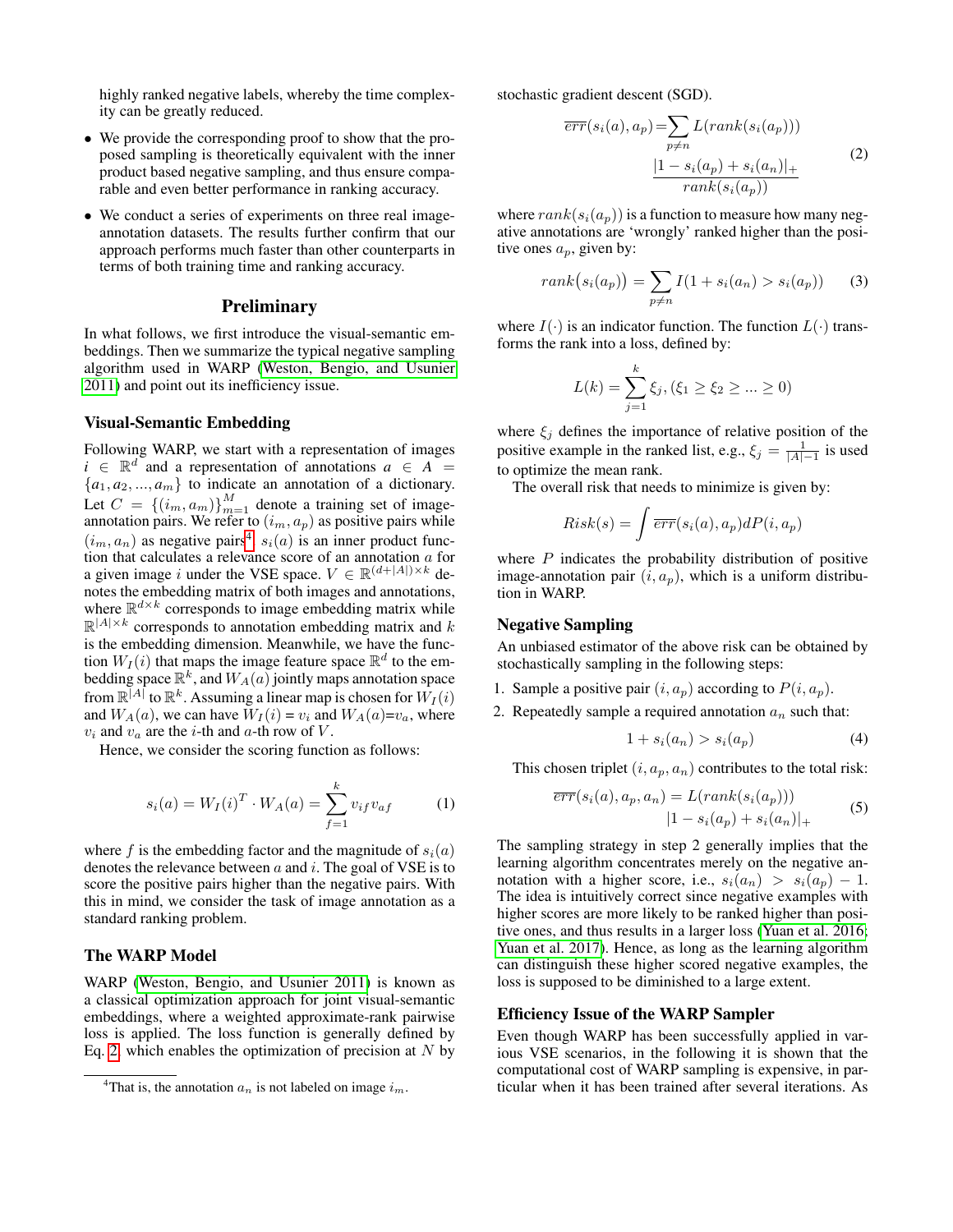<span id="page-2-0"></span>

Figure 1: The number of required negative samples of the WARP model as the SGD iterations increase.

depicted in step 2, a repeated sampling procedure has to be performed such that a required negative example can be observed. The computational complexity of scoring a negative pair in Eq. [4](#page-1-2) is in  $O(k)$ . In the beginning, since the model is not well trained, it is easier to find an violated negative example that has a higher score than the positive one, which leads to a complexity of  $O(Tk)$ , where T is the average sampling trials. However, after several training iterations, most positive pairs are likely to have higher scores than negative ones, and thus  $T$  becomes much bigger, with the complexity up to  $O(|A|k)$ , where |A| is the size of the whole annotation set. For each SGD update, the sampler may have to iterate all negative examples in the whole annotation collection, which is computationally prohibitive for large-scale datasets.

#### Experimentation on the Efficiency Issue

violation annotation. To verify our analysis, we conduct ex-According to Eq. [4,](#page-1-2) the WARP sampler always attempts to find the violating annotation for a given image annotation pair. Along with the convergence of WARP training, most annotations have met the demand  $(s_i(a_p) > 1 + s_i(a_n))$ , and thus it will take longer time per iteration to find the expected periments on three datasets to count the number of required negative sampling in the WARP model, as illustrated in Figure [1.](#page-2-0) The results show that the main issue of the WARP sampler is the inefficiency to sample negative items as the SGD iterations grow. We defer the detailed description of datasets to the evaluation section.

Specifically, the number of required negative sampling increases very drastically before the 13th iteration, which takes over 2,000 repeated sampling until finding an appropriate example. After that, the number stays high at about 2,100 on the OpenImages dataset. For the NUS-WIDE dataset, before the 15th iteration, the required sampling grows rapidly up to 870 and then stable at around 900. Analogously, the number of negative sampling quickly increases at the beginning stage and then keeps stable at a high value around 1,600 on the IAPR-TC12 dataset.

To sum up, the WARP sampler will become slower and slower as the SGD update iterations accumulate. Hence, we aim to resolve this issue in this paper by proposing a novel and efficient negative sampling method.

## Fast Sampling Algorithm

Actually, suchlike sampler has been adopted not only in WARP but also in other fields, for example in paper [\(Yuan et](#page-7-2) [al. 2016\)](#page-7-2). Inspired by [\(Rendle and Freudenthaler 2014\)](#page-7-4), we will introduce an alternative sampler for negative examples in this section, which can greatly speed up the sampling process and thus solve the efficiency issue of the orignal sampler mentioned above.

### Naive Sampling

As aforementioned, the major computational cost of WARP is caused by the repeated inner product operations in Eq. [4,](#page-1-2) which have a complexity of  $O(k)$  in each operation.

1 higher ranked annotations have larger chance to be selected. ponential distribution<sup>[5](#page-2-1)</sup>, based on annotation ranks such that In the following, an alternative sampler with fast sampling rate is derived which has the same intuition with the negative sampler in WARP — considering a negative example  $a_n$  for a given positive pair  $(i, a_n)$ , the higher score  $(i, a_n)$ has, the more chance  $a_n$  should be sampled. Instead of using the notion of a large score, we opt to formalize a small predicted rank  $\hat{r}_i(a_n)$  because the largeness of scores is relative to other examples, but the ranks are absolute values. This allows us to formulate a sampling distribution, e.g., an ex-

<span id="page-2-2"></span>
$$
p_i(a_n) \propto exp(-\hat{r}_i(a_n)) / \lambda \tag{6}
$$

Hence, a naive sampling algorithm can be easily implemented by:

- 1. Sample a rank r from the exponential distribution in  $O(1)$ .
- 2. Return the annotation  $a_n$  that is currently ranked on the rth position, i.e. find  $a_n$  with  $\hat{r}_i(a_n) = r$  or  $j = \hat{r}_i^{-1}(a_n)$ .

However, it should be noted that this trivial sampling method has to compute  $s_i(a_n)$  for all  $a_n$  in A, and then sort them by their scores and return the annotation at place  $r$ . This algorithm has a complexity of  $O(|A|k + |A|log|A|)$  for each SGD learning, which is clearly infeasible in practice.

Motivated by this, we will introduce a more efficient sampling method in the following. The basic idea of our proposed sampler is to formalize Eq. [6](#page-2-2) as a mixture of ranking

<span id="page-2-1"></span> $<sup>5</sup>$  In practice, the distribution can be replaced with other analytic distributions,</sup> such as geometric and linear distributions.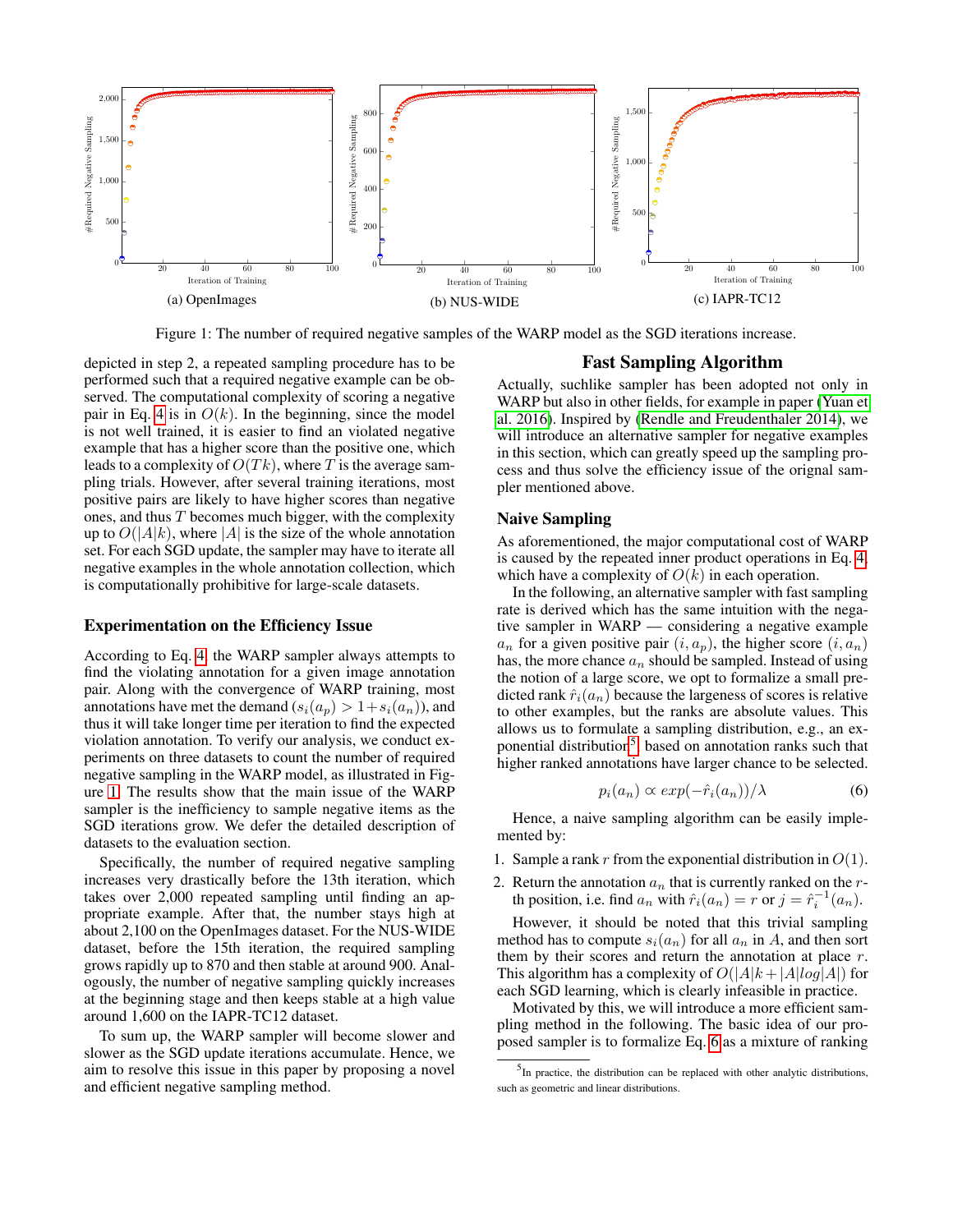distributions over normalized embedding factors such that the expensive inner production operation can be got around. The mixture probability is derived from a normalized version of the inner product operation in Eq. [1.](#page-1-3)

#### Rank-Invariant Normalization

According to Eq. [1,](#page-1-3) a transformation  $s_i^*(a)$  of  $s_i(a)$  can be defined by:

<span id="page-3-0"></span>
$$
s_i^*(a) := \sum_{f=1}^k p(f|i) sgn(v_{i,f}) v_{a,f}^* \tag{7}
$$

where  $p(f|i)$  is the probability function:

$$
p(f|i) := |v_{i,f}| \cdot \sigma_f \tag{8}
$$

and  $v_{a,f}^*$  is a standardized label factor:

$$
v_{a,f}^* = \frac{v_{a,f} - \mu_f}{\sigma_f}
$$

where  $\mu_f$  and  $\sigma_f^2$  are the empirical mean and variance over all labels' factors, given by:

$$
\mu_f = E(v, f), \quad \sigma_f^2 = Var(v, f) \tag{9}
$$

The main idea is that *the ranking*  $\hat{r}^*$  *generated from scoring s*\* has the same effect as the ranking  $\hat{r}$  from  $s$ .

We can prove this as follows:

$$
s_i(a) = \sum_{f=1}^k v_{i,f} v_{a,f}
$$
  
= 
$$
\sum_{f=1}^k |v_{i,f}| sgn(v_{i,f}) (\sigma_f v_{a,f}^* + \mu_f)
$$
  
= 
$$
\sum_{f=1}^k |v_{i,f}| sgn(v_{i,f}) \sigma_f v_{a,f}^* + |v_{i,f}| sgn(v_{i,f}) \mu_f
$$
  
= 
$$
s_i^*(a) + \sum_{f=1}^k |v_{i,f}| sgn(v_{i,f}) \mu_f
$$

Note that the second term  $\sum_{f=1}^{k} |v_{i,f}|$  sgn $(v_{i,f})\mu_f$  is independent of label  $a$ , whereby we can treat it as a constant value. In other words, the ranks generated by  $s_i^*(a)$  will be equal with those generated by  $s_i(a)$ , i.e.,  $\hat{r} = \hat{r}^*$ .

**Sampler Function.** Since the ranks generated by  $s_i(a)$ can also work with  $s_i^*(a)$ , we can define our sampler function according to this characteristic. The representation of  $s_i^*(a)$  in Eq. [7](#page-3-0) indicates that the larger  $p(f|i)$  is, the more important dimension  $f$  is for the specific image  $i$ . We can define the sampling distribution as follows:

$$
p(a|i) := \sum_{f=1}^{k} p(f|i) \ p(a|i, f)
$$

As  $v_{,f}^*$  has been standardized, we may define  $p(a|i, f)$  in the same manner as Eq. [6:](#page-2-2)

$$
p(a|i, f) \propto exp(-\hat{r}^*(a|i, f)/\lambda)
$$

### <span id="page-3-2"></span>Algorithm 1 VSE-ens with fast negative sampling

1: Randomly initialize  $\Theta$ , *I*, *A*,  $q = 0$ 2: repeat 3:  $q \leftarrow q + 1$ 4: if  $q\%|A|log|A| = 0$  then 5:  $\int$   $\triangleright$   $\text{every } |A| \log |A| \text{ draws}$ 6: **for**  $f \in 1, ..., k$  **do** 7: Compute  $r^{-1}(.|f)$ 8: Compute  $\sigma_f^2$  and  $\mu_f$ 9: end for 10: end if 11: Draw  $(i, a_p) \propto P(i, a_p)$ 12: Draw *r* from  $p(r) \propto exp(-r/\lambda)$ 13: Draw *f* from  $p(f|i) \propto |v_i, f| \sigma_f$ 14: **if**  $sgn(v_{i,f}) = 1$  **then** 15:  $j = r^{-1}(r|f)$ 16: else 17:  $j = r^{-1}(|I| - r + 1|f)$ 18: end if 19: for  $\theta \in \Theta$  do 20:  $\theta \leftarrow \theta - \eta \nabla_{\theta} |1 + s_i(a_p) - s_i(a_n)|_+$ 21: end for 22: until convergence 23: return Θ

Following Eq. [7,](#page-3-0) the scoring function under the given image  $i$  and dimension  $f$  can be defined by:

$$
s^*(a|i, f) := sgn(v_{i,f}) v_{a,f}^*
$$

According to the inference aforementioned, the above sampler function can be written as follows:

<span id="page-3-1"></span>
$$
s(a|i, f) := sgn(v_{i,f}) v_{a,f} \tag{10}
$$

From our sampler function, we can observe an intuitive relation between  $s(a|i, f)$  and  $\hat{r}(a|i, f)$ : the label on rank r has the r-th largest factor  $v_{a,f}$ , if  $sgn(v_{i,f})$  is positive; otherwise it has the r-th largest negative factor.

#### Process of Sampling

According to our sampler function (Eq. [10\)](#page-3-1), the process of sampling negative labels is elaborated as follows:

- 1. Sample a rank  $r$  from a Geometric distribution.
- 2. Sample a factor dimension f from  $p(f|i)$ .
- 3. Sort labels according to  $v_{.,f}$ . Due to the rank-invariant property, it is thus equivalent to an inverse ranking func- $\overline{\text{tion}}\,(\hat{r}^{-1}).$
- 4. Return the label  $a_n$  on position  $\hat{r}$  in the sorted list according to the value of  $sgn(v_{i,f})$ , i.e.,  $\hat{r}(r|f)$  if  $sgn(v_{i,f}) = 1$ , or  $\hat{r}(|A| - r + 1|f)$  if  $sgn(v_{i,f}) = -1$ .

In the process, steps 1 and 4 can be performed in  $O(1)$ , step 2 including the computation of  $p(f|i)$  in  $O(k)$ . So, the only computational intensive step is the third one, where three factors are sorted in  $O(|A| \log |A|)$ .

It will take much time if we have to re-sort the ranks in order to get the negative examples for every dimension  $f$ .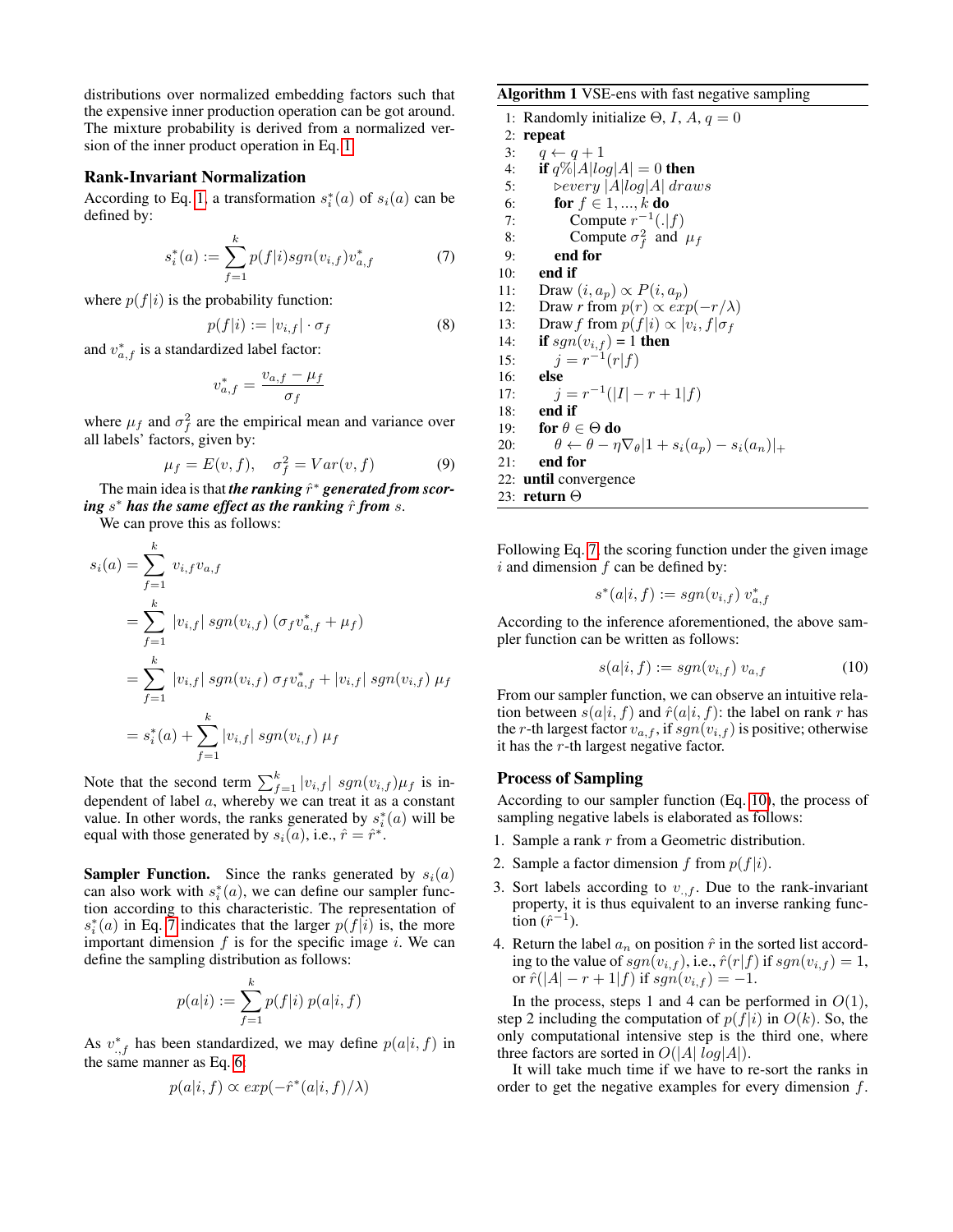Instead, we opt to further reduce the complexity by precomputing the k rankings for every |A|  $log|A|$  iterations. This is because the ordering changes only little and many update steps are necessary to change the pre-computed ranking considerably. As a result, the complexity can be reduced to  $O(k |A| log|A|)$  and the memory consumption can be decreased to  $k|A|$  for storing all  $\hat{r}^{-1}(.|f)$ .

To sum up, the sampling algorithm has an amortized runtime of  $O(k)$  for drawing a negative annotation which is the same as the cost of a single SGD step. As there is one sample for each gradient step, the computational complexity of the original SGD algorithm does not increase.

Algorithm [1](#page-3-2) sketches the pseudocodes of the improved learning algorithm. To explain, several arguments are taken as input, including the model parameters Θ, the collection of images  $I$ , the collection of annotations  $A$  and a variable q. Firstly, we precompute the  $r^{-1}(.|f)$ ,  $\sigma_f^2$  and  $\mu_f$  with a constant time (line 7 and line 8). Then, we sample an imageannotation pair (line 11) and get the position of this annotation in the annotation embedding space (line 12). Next, we choose a factor in the annotation embedding (line 13) space according to  $p(f|i)$  and get another annotation according the value of  $sgn(v_{i,f})$  (line 14 - line 17). Finally, we adopt the popular Stochastic Gradient Descent (SGD) algorithm to train our model and update the model parameters Θ (line 19 and line 20) until convergence.

Example of Negative Sampling: As shown in Figure [2,](#page-4-0) suppose we have 5 images with 10 annotations in the training datasets and set the number of embedding factor as 5. Following Algorithm [1,](#page-3-2) our model will rank these annotations according to  $v_{a,f}$  for each dimension f, and compute the value of  $\sigma_f$  and  $\mu_f$  at the first iteration. Then, it will randomly choose a positive image-annotation pair, e.g. the 1st image and the 2nd annotation, denoted as (1, 2). After this, the negative sampler will sample a rank r, e.g.  $r = 2$  according to the designed distribution and a dimension  $f$ , e.g.  $f = 3$ . Finally, we are able to return the negative example according to  $sgn(v_{1,3})$ , i.e., choosing the negative annotation from the ranked list with  $r = 8$ ,  $f = 3$  if  $sgn(v_{1,3}) < 0$ , and  $r = 2, f = 3$  if  $sgn(v_{1,3}) > 0$ .

# Experiments and Results

### **Datasets**

Three real datasets are used in our evaluation, namely *Open-Images*, *NUS-WIDE* and *IAPR-TC12*. OpenImages is introduced by [\(Krasin, Duerig, and Alldrin 2017\)](#page-7-5) and contains 9 million URLs to images that have been annotated with image-level labels. NUS-WIDE [\(Chua et al. 2009\)](#page-7-6) is collected at the National University of Singapore, and composed of 269,648 images annotated with 81 ground-truth concept labels and more than 5,000 labels. IAPR-TC12 produced by [\(Grubinger et al. 2006\)](#page-7-7) has 19,627 images comprised of natural scenes such as sports, people, animals, cities or other contemporary scenes. Each image is annotated with an average of 5.7 labels out of 291 candidates. The statistics of the three datasets are presented in Table [1,](#page-4-1) where rows 'Train' and 'Test' indicate the number of imageannotation pairs in the training and test set, respectively.

<span id="page-4-0"></span>

<span id="page-4-1"></span>Figure 2: Example of our adaptive negative sampling

Table 1: The statistics of our datasets

| <b>Feature</b> | <b>OpenImages</b> | NUS-WIDE  | IAPR-TC12 |
|----------------|-------------------|-----------|-----------|
| Images         | 112,247           | 269,648   | 19.627    |
| Lables         | 6,000             | 5108      | 291       |
| Train          | 887,752           | 2,018,879 | 79,527    |
| Test           | 112,247           | 267,642   | 20,000    |

# Experimental Setup

We have implemented and compared with the following two strong baselines.

- **WARP** [\(Weston, Bengio, and Usunier 2011\)](#page-7-0) uses a negative sampling based weighting approximation (see Eq. [3\)](#page-1-4) to optimize standard ranking metrics, such as precision.
- Opt-AUC is to optimize Area Under the ROC Curve (AUC). Logistic loss is used as the smoothed AUC surrogate.

We adopt the leave-one-out evaluation protocol. That is, we randomly select an annotation from each image for evaluation, and leave the rest for training. All reported results use the same embedding dimension of  $k = 100$ . The hyperparameters for VSE-ens on all three datasets are: learning rate  $\eta = 0.01$ , regularization = 0.01, and variables are initialized by a normal distribution  $\mathcal{N}(0, 0.01)$ . Parameter  $\lambda$  for VSE-ens is tuned from 0.001 to 1.0 to find the best value. The learning rate and regularization settings of other models are tuned from 0.001 to 0.1 to search the optimal values.

#### Evaluation Metrics

We use four widely used ranking metrics to evaluate the performance of all comparison methods. Generally, the higher ranking metrics are, the better performance we get. The first two ranking metrics are precision@N and recall@N (denoted by Pre@N and Rec@N). We set  $N = 5, 10$  for the ease of comparison in our experiments.

$$
Pre@N = \frac{TP}{TP + FP}
$$
 
$$
Rec@N = \frac{TP}{TP + TN}
$$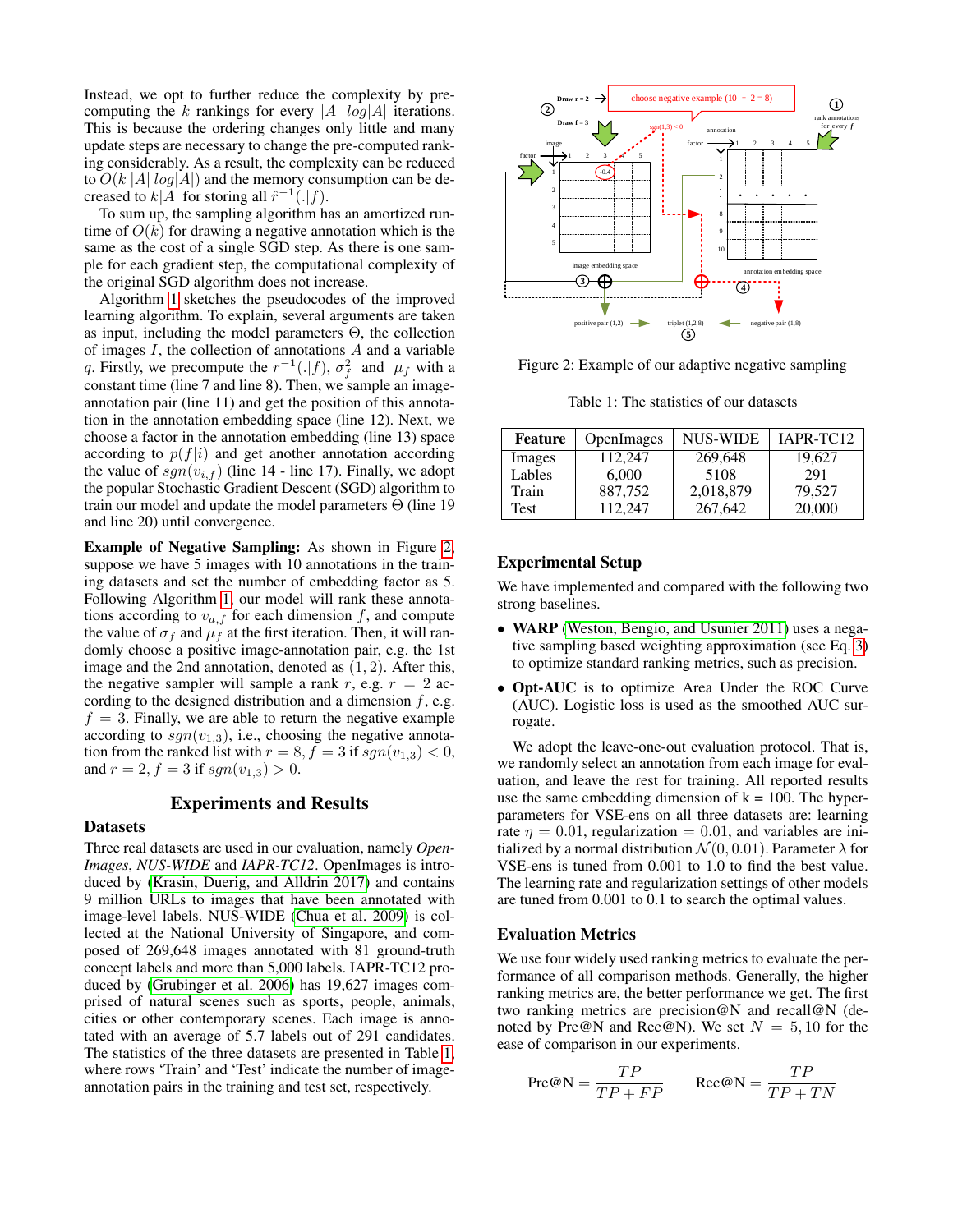<span id="page-5-2"></span>Table 2: The ranking accuracy of comparison methods, where the last line of each dataset 'Improve' indicates the improvements our approach achieves relative to WARP.

| <b>Dataset</b> | <b>Model</b> | Pre@5    | Rec@5      | Pre@10   | Rec@10   | <b>MAP</b> | <b>AUC</b> |
|----------------|--------------|----------|------------|----------|----------|------------|------------|
| Open-          | VSE-ens      | 0.0574   | 0.2869     | 0.0434   | 0.4342   | 0.1762     | 0.7168     |
| Images         | <b>WARP</b>  | 0.0526   | 0.2628     | 0.0390   | 0.3900   | 0.1676     | 0.6948     |
|                | Opt-AUC      | 0.0188   | 0.0938     | 0.0147   | 0.1465   | 0.0564     | 0.5732     |
|                | Improve      | 9.13%    | 9.17%      | 11.28 %  | 11.33 %  | 5.13 $%$   | $3.17\%$   |
| NUS-           | VSE-ens      | 0.0278   | 0.1391     | 0.0198   | 0.1982   | 0.0893     | 0.5990     |
| <b>WIDE</b>    | <b>WARP</b>  | 0.0107   | 0.0533     | 0.0083   | 0.0830   | 0.0336     | 0.5415     |
|                | Opt-AUC      | 0.0035   | 0.0177     | 0.0028   | 0.0279   | 0.0113     | 0.5139     |
|                | Improve      | 159.81 % | 160.98 $%$ | 138.55 % | 138.80%  | 165.77 %   | $10.62\%$  |
| IAPR-          | VSE-ens      | 0.0598   | 0.2990     | 0.0436   | 0.4364   | 0.1836     | 0.7126     |
| <b>TC12</b>    | <b>WARP</b>  | 0.0595   | 0.2976     | 0.0428   | 0.4278   | 0.1796     | 0.7086     |
|                | Opt-AUC      | 0.0543   | 0.2713     | 0.0414   | 0.4136   | 0.1629     | 0.7011     |
|                | Improve      | $0.50\%$ | $0.47\%$   | $1.87\%$ | $2.01\%$ | $2.23\%$   | $0.56\%$   |

where  $TP$  is the number of annotations contained in both the ground truth and the top-N results produced by the algorithm;  $FP$  is the number of annotations in the top-N recommendations but not in the ground truth; and  $TN$  is the number of annotations contained in ground truth but not in the top-N recommendations.

We also report the results in Mean Average Precision (MAP) and Area Under the Curve (AUC), which take into account all the image labels to evaluate the full ranking.

$$
MAP = \frac{\sum_{q=1}^{Q} AveP(q)}{Q}
$$

where  $Q$  denotes the sample space and  $q$  is an example of Q.  $AveP = \sum_{k=1}^{n} P(k) \Delta r(k)$ , where  $\overrightarrow{P}$  and r denote the Precision and Recall, respectively.

$$
\text{AUC} = \frac{1}{|D_s|} \sum_{(i,a_p,a_n) \in D_s} \frac{\sigma(\hat{x}_{ipn} > 0)}{|I| |A_p||A_n|}
$$

where  $D_s$  denotes the set of training triplet pairs;  $\sigma(\cdot)$  is a sigmoid function and  $\hat{x}_{ipn} = f_i(a_p) - f_i(a_n)$  aims to capture the relationship between positive annotation  $a_p$  and negative annotation  $a_n$  for image i.

#### Comparison in Training Time

We compare the different models in terms of training time. Specifically, Table [3](#page-5-0) summarizes the theoretical time complexity of all the comparison methods by iterating all annotation sets; and Table [4](#page-5-1) shows the specific training time on the OpenImages, NUS-WIDE and IAPR-TC12 datasets. The results show that our approach gains up to 5.02 times improvements in training time compared with other comparison methods in the OpenImages dataset.

In Table [3,](#page-5-0) our model precomputes rankings for every  $|A|log|A|$  SGD update (as described in Algorithm [1\)](#page-3-2), which can be finished in amortized runtime. Then it will draw a rank  $r$ , the rank of negative sample in  $O(1)$  and a latent

<span id="page-5-0"></span>Table 3: The theoretical time complexity of all the comparison models in each iteration, where *k* is the size of the embedding space, *T* is the average number of sampling trials for negative sampling.

| Model   | <b>Time Complexity</b> |
|---------|------------------------|
| VSE-ens | O(2k)                  |
| WARP    | O(Tk)                  |
| Opt-AUC | O(k)                   |

<span id="page-5-1"></span>Table 4: Training time comparison on the three datasets

| Model       | <b>OpenImages</b> | NUS-WIDE   IAPR-TC12 |       |
|-------------|-------------------|----------------------|-------|
| VSE-ens     | 7.1 <sub>h</sub>  | 24.83h               | 0.95h |
| <b>WARP</b> | 35.65h            | 51.46h               | 2.38h |
| $Opt-AUC$   | 10.13h            | 25.06h               | 1.82h |

factor  $f$  in  $O(k)$ , resulting in the additional time complexity around  $O(k)$ . For the WARP model, most time is consumed and determined by the negative sampling, which can be noted as  $O(Tk)$ . For Opt-AUC, although the time complexity for each SGD update is lowest among these models, it takes more training iterations for convergence since most negative examples selected by the uniform sampler are not informative.

In Table [4,](#page-5-1) our VSE-ens spends 7.1 hours in training on the OpenImages dataset, whereas WARP costs 5 times more training time. On the NUS-WIDE dataset, the improvement our model reaches is about 2x faster than WARP. Similar observation can be made on the IAPR-TC12 dataset. Besides, our proposed sampling also consistently takes shorter time than Opt-AUC, because VSE-ens requires less number of iterations to reach convergence. More specifically, our approach can reach the stable status and converge at around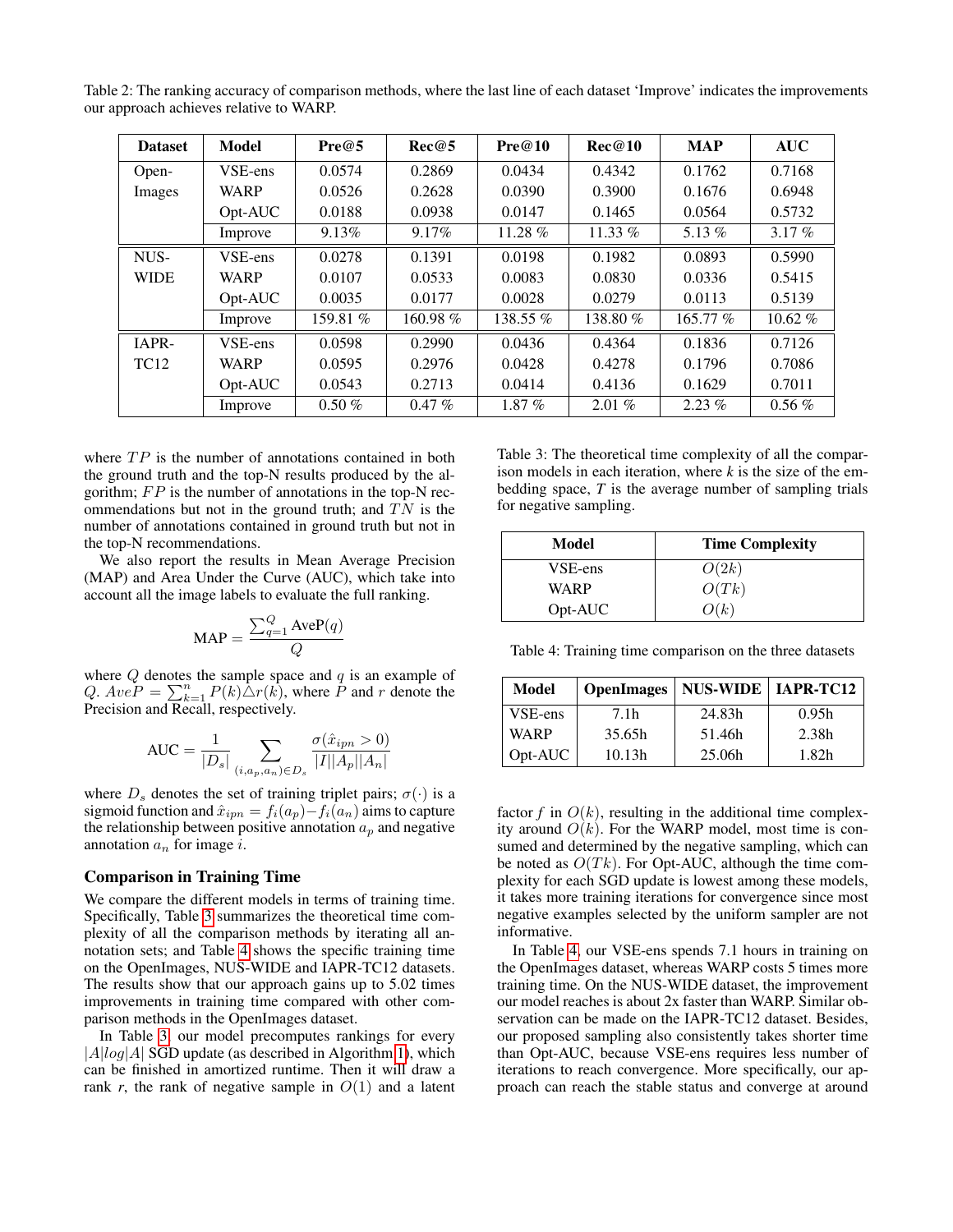200 iterations, WARP costs 150 iterations (thus more costly for each iteration), and Opt-AUC takes around 800 iterations to complete the optimization in our experiments.

# Comparison in Ranking Accuracy

The ranking accuracy of all the comparison models is shown in Table [2,](#page-5-2) where the percentage of improvements that our approach gains relative to WARP is also presented in the last row of each dataset. In general, our model achieves the best performance in ranking accuracy. Specifically, WARP is a stronger baseline than Opt-AUC, given the fact that the higher ranking accuracy is achieved across all of the datasets. Our VSE-ens model outperforms WARP in all testing datasets, with a large portion of improvements. In particular, the improvements on NUS-WIDE are the most significant, which can reach up to around 166% in terms of MAP. This implies that our adaptive negative samplers are more effective than the uniform samplers used by WARP and Opt-AUC. Note that the amount of improvements vary quite different among datasets, which may be due to the different statistics of our datasets, and require further study as part of our future work.

In conclusion, our VSE-ens approach cannot only greatly reduce the training time in sampling positive-negative annotation pairs for each image, but also effectively improve the performance of image annotation in comparison with other counterparts across a number of real datasets.

# Related Work

Many approaches have been proposed in the literature to resolve the issue of semantic gap in the task of image annotation. In general, these approaches can be roughly classified into three types, namely (1) manual annotation, (2) semiautomatic annotation and (3) automatic annotation. Manual annotation requires users to provide the browsed images with descriptive keywords, which are often regarded as the ground truth of corresponding datasets. However, man power is often very expensive and it would be even intractable when facing a huge amount of images.

Semi-automatic annotations can produce automatic annotation to some extent, but also require to build fundamental structures with the involvement of human beings. For example, [\(Marques and Barman 2003\)](#page-7-8) propose a layered structure to build image ontology for annotations, where lowlevel features of images are selected by the bottom layer. By abstracting low-level features up to high-level features, it connects the semantic feature of images with appropriate annotations. However, the building of image ontology requires expert knowledge, and may be domain-specific. [\(Zhang, Li,](#page-7-9) [and Xue 2010\)](#page-7-9) formulate image annotation as a multi-label learning problem, and develop a semi-automatic annotating system. For a given image, their system initially chooses some keywords from a vocabulary as labels, and then refines these labels in the light of user feedback.

Most existing works follow the direction of automatic image annotation, which provides the greatest flexibility and the least involvement of human users. To this end, some researchers make use of textual information for image annotation. [\(Deschacht, Moens, and others 2007\)](#page-7-10) present a

novel approach to annotate images by the associated text. It first determines the salient and attractive parts of text from which semantic entities (e.g, persons and objects) are then extracted and classified. [\(Verma and Jawahar 2012\)](#page-7-11) propose a two-step variant of K-nearest neighbor approach, where the first step is to learn image-to-label similarities and the second is to learn image-to-image similarities. Both kinds of similarities are combined together to help annotate an image with proper labels. [\(Uricchio et al. 2017\)](#page-7-12) propose a label propagation framework based on Kernel Canonical correlation analysis. It builds a latent semantic space where correlations of visual and textual features are well preserved.

For visual semantic embeddings, [\(Frome et al. 2013\)](#page-7-13) develop a new deep visual-semantic embedding model which transfers the semantic knowledge learned from a textual domain to a deep neural network trained for visual object recognition. [\(Yu, Pedrycz, and Miao 2013\)](#page-7-14) propose a multilabel classification method for automatic image annotation. It takes into consideration the uncertainty to map visual feature space to semantic concept space based on neighborhood rough sets. The label set of a given image is determined by maximum a posteriori (MAP) principles. [\(Ren](#page-7-15) [et al. 2015\)](#page-7-15) introduce a multi-instance visual-semantic embedding model to embed images with a single or multiple labels. This approach first constructs the image subregion set, and then builds the region-to-label correspondence. [\(Kiros, Salakhutdinov, and Zemel 2014\)](#page-7-16) describe a framework of encoder-decoder models to address the problem of image caption generation. The encoder learns a joint imagesentence embedding using long short-term memory (LSTM) and the decoder generates novel descriptions from scratch by a new neural language model. Different from the above works, our problem settings do not have associated content to describe images. Our main focus is not to better model images, but to provide a better solution to find appropriate annotation pairs in shorter time, which may be beneficial for other models.

# **Conclusions**

In this paper, we aimed to resolve the problem of slow negative sampling for visual-semantic embeddings. Specifically, we proposed an adaptive sampler to select highly ranked negative annotations by adopting a rank-invariant normalization, through which the time complexity can be greatly reduced. We showed that our proposed sampling was theoretically comparable with traditional negative sampling based on time-consuming inner products. Experimental results demonstrated that our approach outperformed other counterparts both in training time and ranking accuracy.

# Acknowledgments

This work was supported by the National Natural Science Foundation for Young Scientists of China under Grant (No. 61702084, 61702090) and the Fundamental Research Funds for the Central Universities under Grant No.N161704001. We would like to thank Fartash Faghri for his insightful suggestions about the visual semantic embeddings.